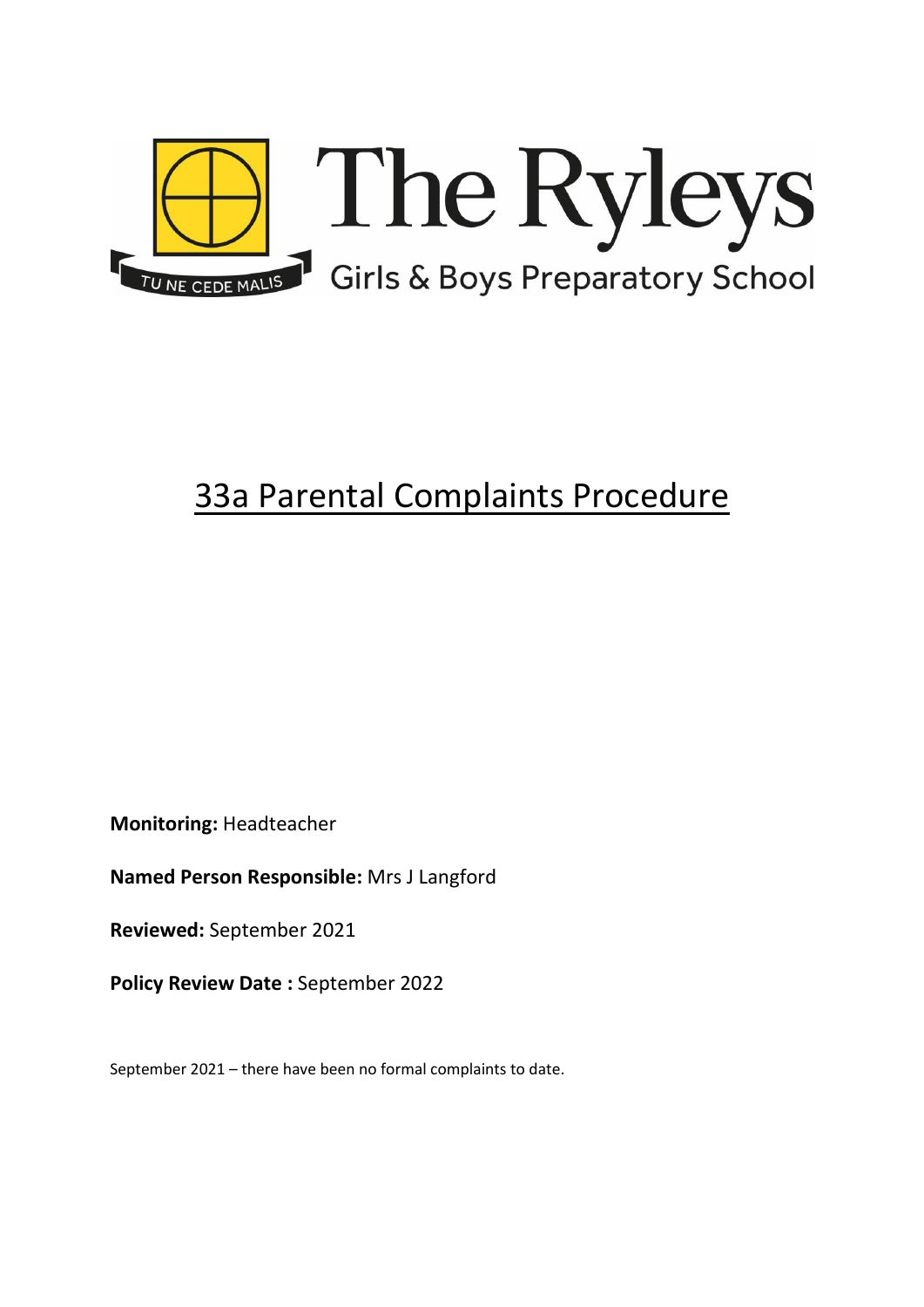#### **Complaints Procedure**

The Ryleys School has long prided itself on the quality of the teaching and pastoral care provided to its pupils. However, if parents do have a complaint, they can expect it to be treated by the school in accordance with this procedure. This procedure applies to all complaints, whether within the Early Years Foundation Stage or the rest of the school. This policy is available for parents and prospective parents but the procedures only apply to current pupils.

**\_\_\_\_\_\_\_\_\_\_\_\_\_\_\_\_\_\_\_\_\_\_\_\_\_\_\_\_\_\_\_\_\_\_\_\_\_\_\_\_\_\_\_\_\_\_\_\_\_\_\_\_\_\_\_\_\_\_\_\_\_\_\_\_\_\_\_\_\_\_\_\_\_\_\_**

# **Stage 1 – Informal Resolution**

- It is hoped that most complaints and concerns will be resolved quickly and **informally**.
- If parents have a complaint they should contact their child's key person (EYFS), form teacher or tutor. In many cases, the matter will be resolved straightaway by this means to the parents' satisfaction. If the key person, form teacher or tutor cannot resolve the matter alone, it may be necessary for her/him to consult the Deputy Head or the Headteacher.
- Complaints made directly to the Deputy Head or the Headteacher will be referred to the relevant key person, form teacher or tutor unless the Deputy Head or the Headteacher deems it appropriate for him/her to deal with the matter personally.
- The key person, form teacher or tutor will make a **written record of all concerns and complaints and the date on which they were received**. Should the matter not be resolved within one week or in the event that the form teacher or tutor **fails to reach a satisfactory resolution then parents will be advised to proceed with their complaint in accordance with stage 2** of this Procedure.

### **Stage 2 – Formal Resolution**

- If the complaint cannot be resolved on an informal basis, then parents should **put their complaint in writing** to the Headteacher. The Headteacher will decide, after considering the complaint, the appropriate course of action to take.
- The Headteacher will meet or speak to the parents concerned, within two days of receiving the complaint, to discuss the matter. If possible, a resolution will be reached at this stage.
- It may be necessary for the Headteacher to carry out further investigations.
- The Headteacher will **keep records** of all meetings and interviews held in relation to the complaint.
- Any documentation will be available on the school premises for inspection by the proprietor and the Headteacher.
- Once the Headteacher is satisfied that, so far as is practicable, all of the relevant facts have been established, a decision will be made and parents will be informed of this decision in writing, normally within 10 days. The Headteacher will also give reasons for her decision.
- **If parents are still not satisfied with the decision, they should proceed to stage 3** of this Procedure.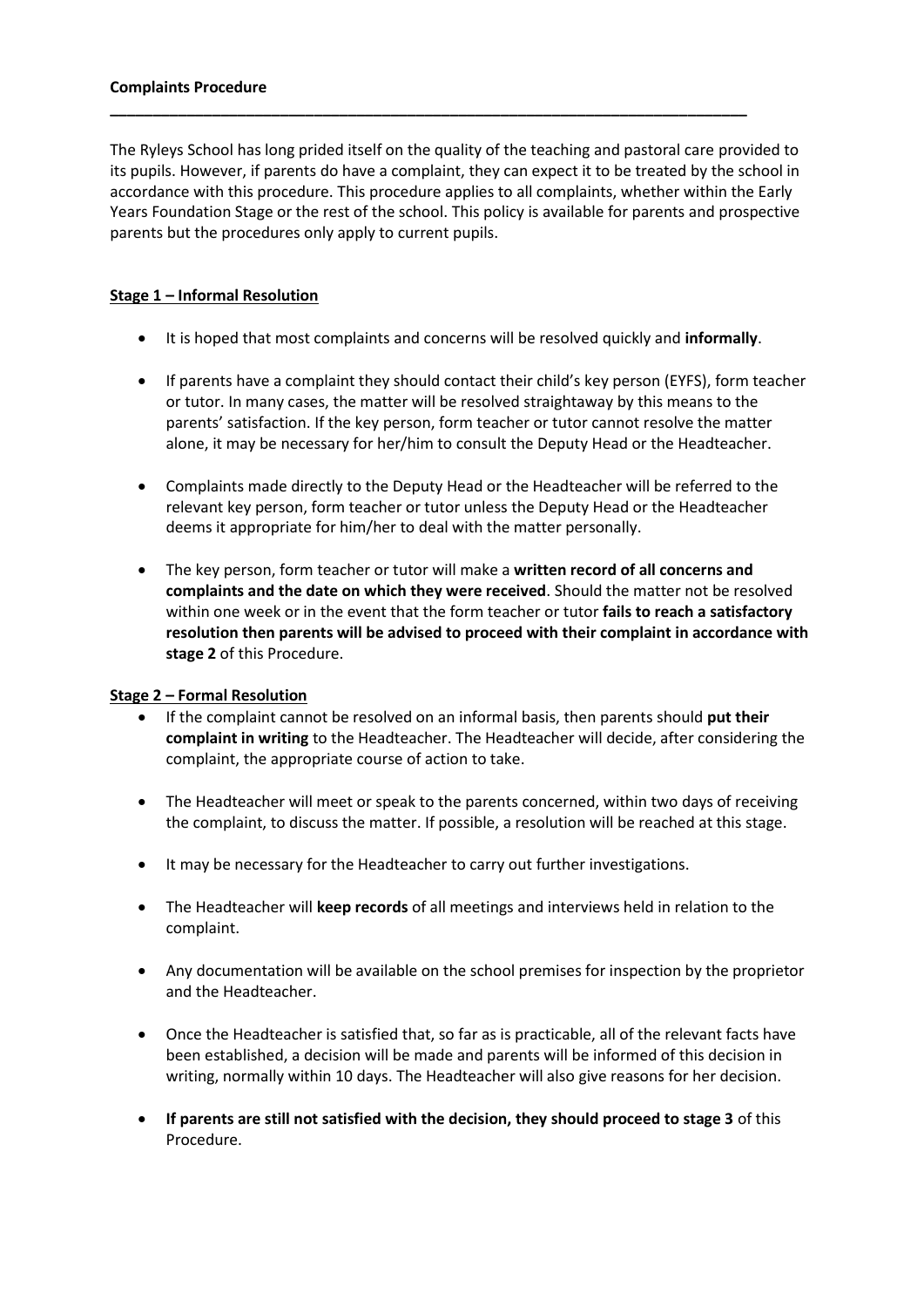### **Stage 3 – Panel Hearing**

- If parents seek to invoke Stage 3 (following a failure to reach an earlier resolution), they will be referred to The School Business Manager and Clerk to the Governors, who has been appointed by the governors to call hearings of the Parental Complaints Panel.
- **The matter will then be referred to the Parental Complaints Panel for consideration**. The panel will consist of three persons not directly involved in the matters detailed in the complaint, **one of whom shall be independent of the management and running of the school**. **Each of the panel members shall be appointed by the Board of Governors**. The School Business Manager, on behalf of the panel, will then acknowledge the complaint and schedule a hearing to take place as soon as practicable and **within 14 days**.
- If the Panel deems it necessary, it may require that further particulars of the complaint or any related matter be supplied in advance of the hearing. Copies of such particulars shall be supplied to all parties not later than two days prior to the hearing.
- **The parents may be accompanied to the hearing by one other person**. This may be a relative, teacher or friend. Legal representation will not normally be appropriate.
- If possible, the panel will resolve the parents' complaint immediately without the need for further investigation.
- Where further investigation is required, the panel will decide how it should be carried out. After due consideration of all facts they consider relevant, the panel will reach a decision and may make recommendations, which it shall complete **within 14 days of the hearing**. **The panel will write to the parents informing them of its decision and the reasons for it. The decision of the panel will be final. The panel's findings and, if any, recommendations will be sent to the parents, the Headteacher, the Governors and, where relevant, the person complained of. It will be available for inspection on the school premises by the proprietor and the Headteacher.**
- A written record of all complaints will be kept, including whether they were resolved at the formal stage or progressed to a panel hearing; also, what action was taken by the school as a result of the complaint, regardless of whether they were upheld.

In the case of complaints made regarding children in the EYFS, they must be investigated and the complainant notified of the outcome of the investigation within 28 days. The records of complaints must be available to Ofsted and ISI on request.

If the complaint is about the fulfilment of the EYFS requirements then parents may complain to Ofsted and or the ISI:

This may be done through the ISI website at [www.isi.net](http://www.isi.net/) or by writing to:

| The Independent Schools Inspectorate | OR. | <b>Ofsted</b>          |
|--------------------------------------|-----|------------------------|
| <b>CAP House</b>                     |     | <b>Piccadilly Gate</b> |
| $9 - 12$ Long Lane                   |     | <b>Store Street</b>    |
| London                               |     | Manchester             |
| EC1A 9HA                             |     | <b>M1 2WD</b>          |
| Tel: 020 7776 0100                   |     |                        |

**Parents can be assured that all concerns and complaints will be treated seriously and confidentially. Correspondence, statements and records will be kept confidential except where the secretary of state or a body conducting an inspection under section 108 or 109 of the 2008 act requests access to them; where disclosure is required in the course of the school's inspection; or where any other legal obligation prevails**.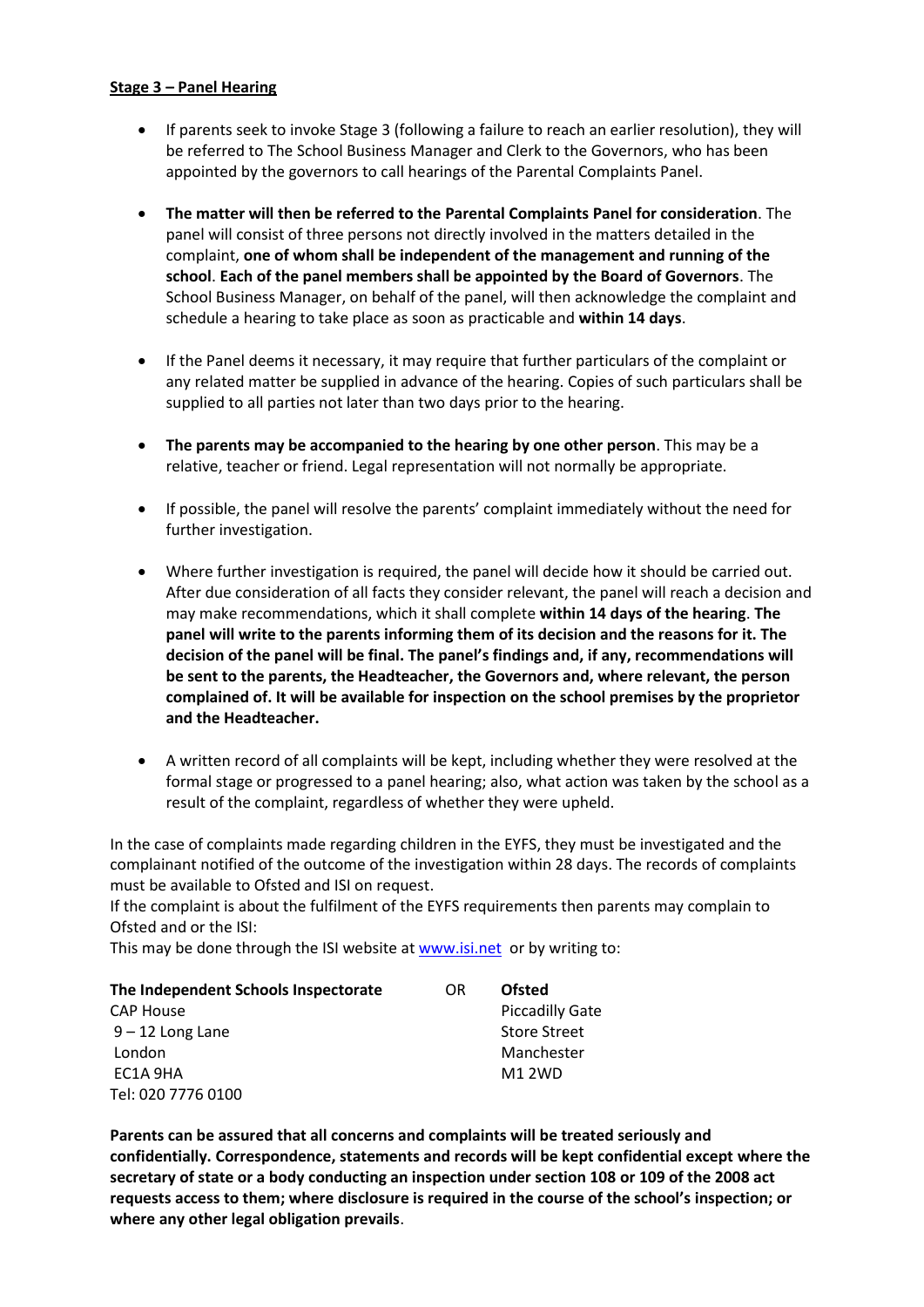# **Record Keeping**

All informal complaints and concerns are logged by the member of staff involved. The Headteacher will maintain a complaints folder and record details within the complaints log which is kept in the Complaints Folder. Complaints against staff are also recorded in the staff files. A member of the Governing Body will review these records of complaints annually. A record of any resolution made must be recorded, detailing the stage at which the complaint was resolved and any action taken by the school as a result of the complaint. Pupils whose parents make complaints in good faith will not be penalised in any way. Please see Appendix B for a proforma for the Log of Formal Complaints.

# **Confidentiality of Correspondence, Statements and Records**

Parents can be assured that all complaints and concerns will be treated seriously and confidentially. Correspondence, statements and records relating to individual complaints will be kept confidential except where the Secretary of State or inspecting body under section 1109 of the 2008 Act requests access; where disclosure is required in the course of the School's inspection; or where other legal obligation prevails.

### **Exclusion of Pupils**

Details of our policy with regards to exclusions can be found in the Discipline and Sanctions Policy, 2016.

### **Footnotes to Complaints Procedure;**

- 1. In the event that a complaint involves or relates to a teacher, then the teacher will be kept fully informed in writing of the procedure being adopted in relation to the management of the complaint and supplied with copies of all documentation.
- 2. In the event of a Panel Hearing, the teacher will have the right to make representations to the Panel.
- 3. The Designated Safeguarding Governor, currently Mrs Anne-Marie Hudson, will, as a matter of course, produce an annual report on the school's effectiveness and compliance with Safeguarding issues and such issues will be an item on the agenda of all formal Governors' meetings.
- 4. As we have an EYFS provision we are mindful that we must meet the following regulatory requirements;
	- the record of complaints is kept for at least three years
	- parents are provided with details for contacting Ofsted (and ISI) and an explanation that parents can make a complaint to Ofsted (and/or ISI) should they so wish. Ofsted address – Piccadilly Gate, Store Street, Manchester, M1 2WD. General Helpline – 0300 123 1231. Independent Schools Inspectorate, CAP House, 9-12 Long Lane, London, EC1A 9HA. General Helpline – 020 7600 0100.
	- to notify complainants of the outcome of an investigation within 28 days of having received the complaint.
	- that the setting must provide Ofsted (and ISI), on request, with a written record of all complaints made during any specified period, and the action which was taken as a result of each complaint.
- 5. School holidays please note that responses to complaints may take longer during school holidays when staff are away. They will be dealt with as soon as practical.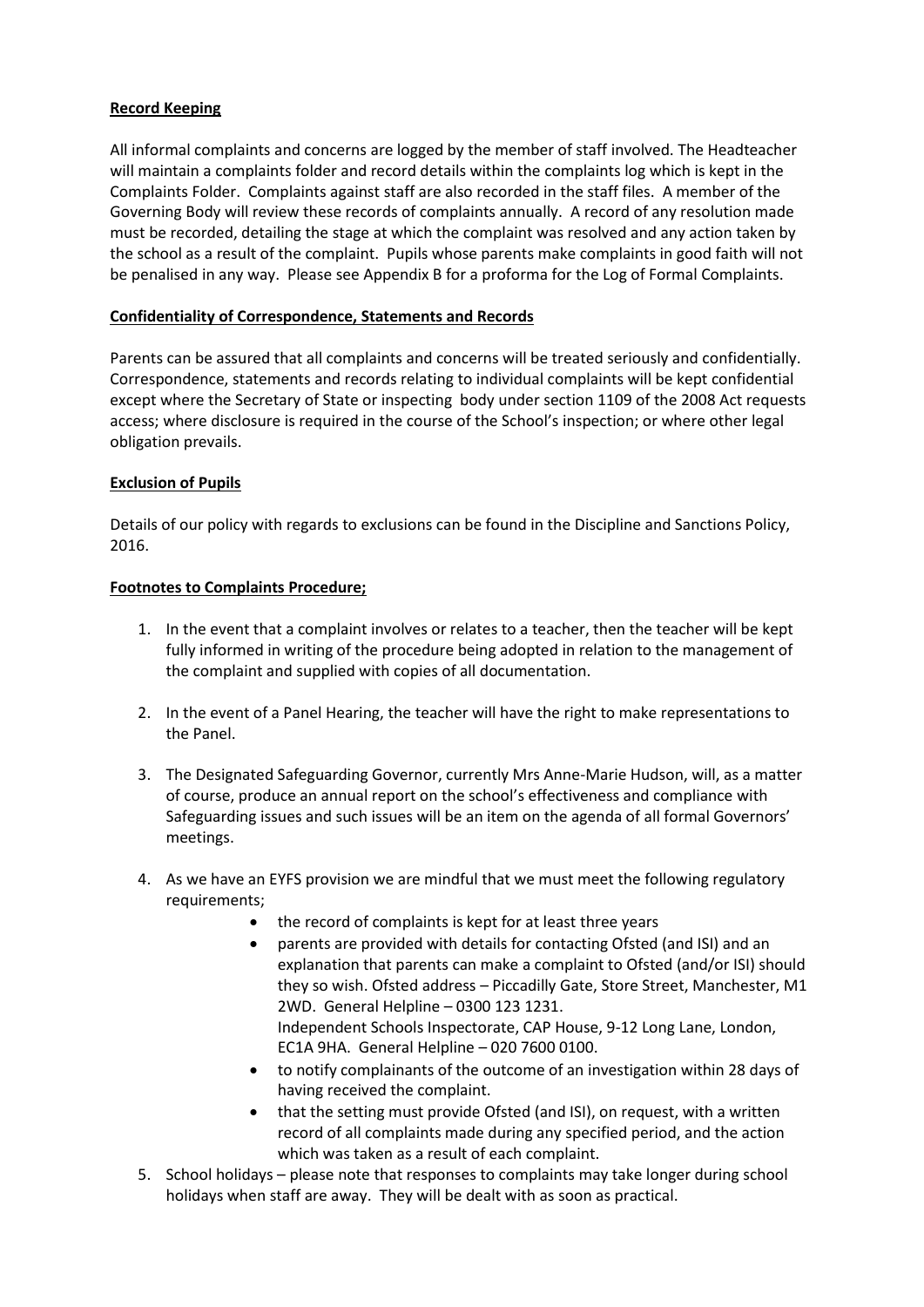

# **Appendix A: Parental Complaint Form**

Complaint made by:

Date of complaint:

Nature of complaint:

The information below should contain specific detail, including:

- The nature of the complaint;
- Who the complaint is being made against;
- Time and date of the nature of the complaint.

Nature of Complaint:

Signed: *(Complainant)*